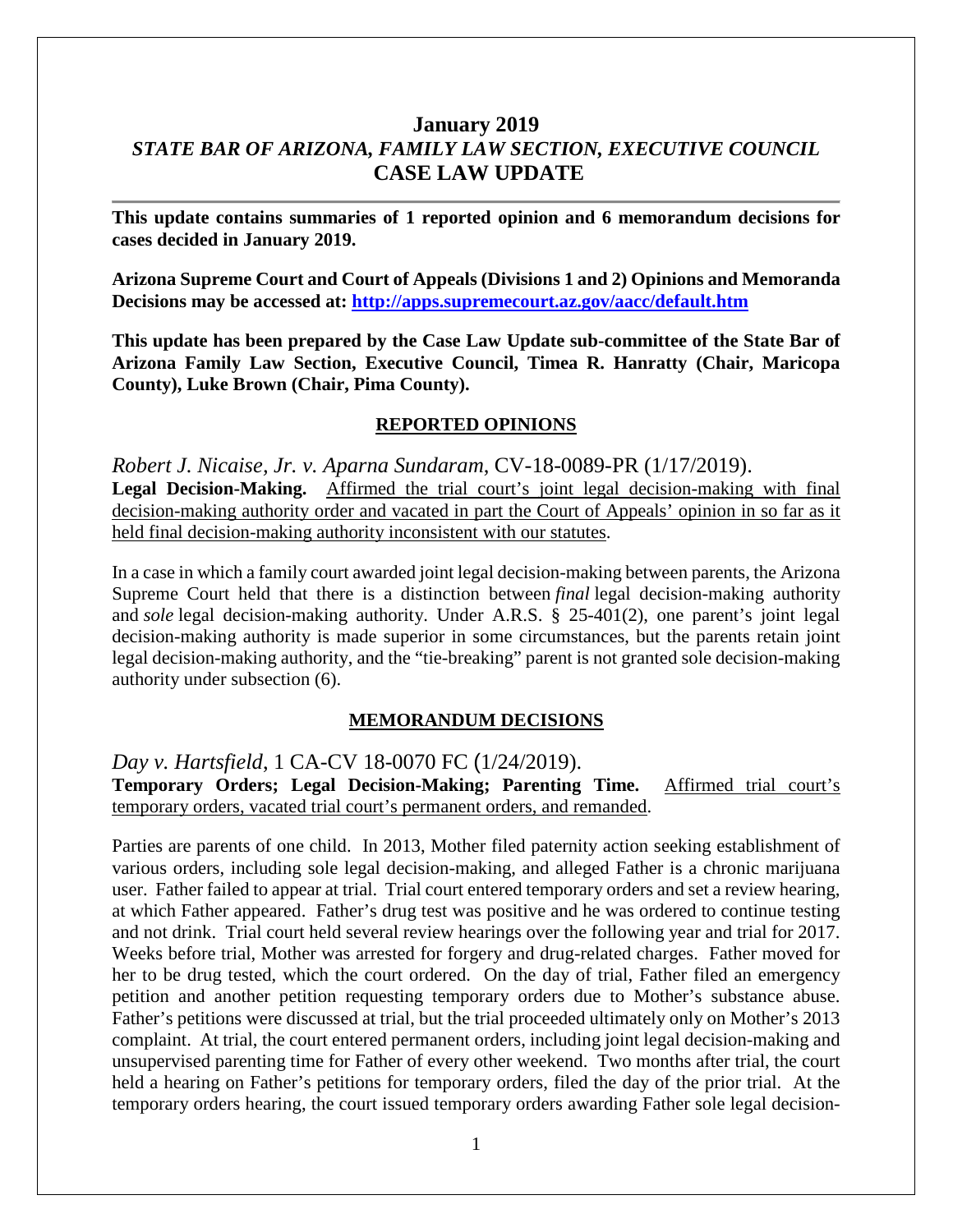making, reversing the designation of primary residential parent from Mother to Father, and ordering only limited supervised parenting time for Mother. Father later filed a motion requesting permanent orders, among other relief. Without holding a hearing, the trial court granted Father's requests and converted the temporary orders to permanent orders. Mother appealed.

The Court of Appeals held that it lacks jurisdiction to consider temporary orders, but even if it had jurisdiction to consider the issues, Mother's arguments would fail. However, with respect to the permanent orders issued by the trial court, the Court of Appeals held that the trial court improperly converted the temporary orders into permanent orders and vacated those orders. The Court of Appeals reasoned that the trial court must make specific best interests findings on the record and by not doing including findings in its final order, the trial court did not comply with A.R.S. § 25- 403(B). Additionally, the trial court did not hold a hearing when it converted the temporary orders to permanent orders and as such, did not give the parties an opportunity to be heard.

#### *Kadiyala v. Vemulapalli*, 1 CA-CV 17-0111-FC (1/24/2019).

**Disclaimer Deed; Waste; Tracing/Commingling; Fees.** Vacated court's equitable lien on marital residence and remanded for reconsideration; affirmed findings regarding marital waste, attorney's fees, child's travel documents, and special master's fees.

Wife signed a disclaimer deed on the parties' marital residence, so the parties could obtain more favorable financing terms. The disclaimer deed stated that the property was the sole and separate property of Husband "having been purchased with the separate funds of Husband." However, at trial, both parties testified that the large down payment on the home came from community income. Wife argued that the disclaimer deed was invalid alleging fraud and duress, but the evidence presented at trial did not establish these claims. Wife argued that the Court erred by failing to include the community funds used for the down payment when calculating the equitable lien. The appellate court agreed and found that although the disclaimer deed says that Husband's separate funds were used to purchase the house, this does not trump the undisputed facts at trial for purposes of calculating an equitable lien.

Wife appealed from the finding that she did not establish that Husband committed waste. However, the Court's finding was based on the special master's finding that there was no community waste. Neither party objected to the report from the special master so that finding/order was affirmed.

Husband appeals from the finding that he failed to establish that funds in two bank accounts were his separate property. It was insufficient for Husband to show that the balance in two bank accounts in question never fell below the balances that existed prior to marriage. Husband had the burden to trace the commingled funds with clear and satisfactory evidence.

Husband appeals from the decree's language stating "any subsequently discovered property would be deemed to have been held by the parties as tenants in common." Husband wanted to clarify that only undisclosed "community property" would be held by the parties as tenants in common. The appellate court found Husband waived this argument as he did not argue it below. Husband initially denied to have any interest in the undisclosed property, and the Court order describes by legal description the real property that is to be held by the parties as tenants in common. Husband failed to offer any evidence that this property was anything other than community property.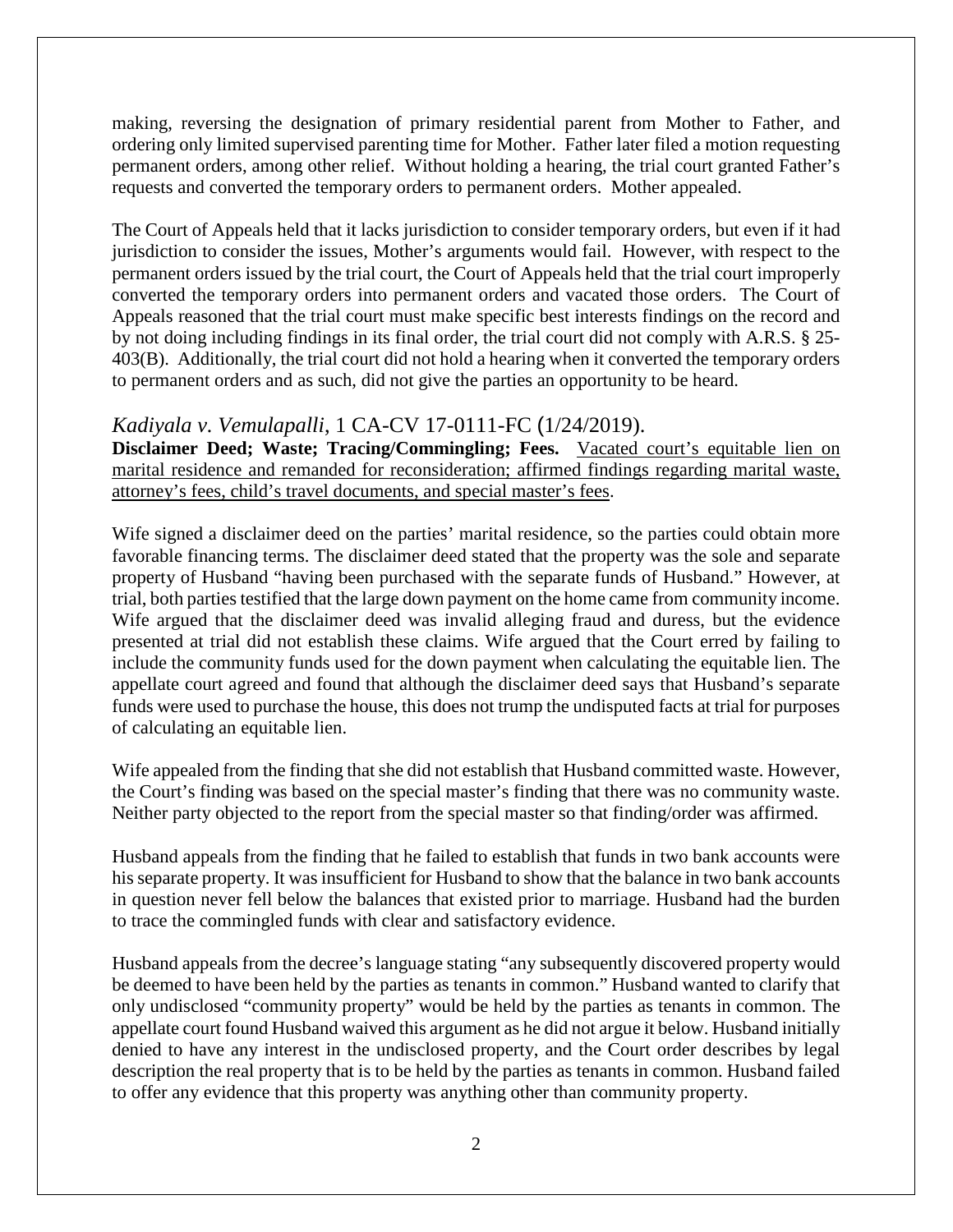Wife appeals the denial of her attorney's fees and Husband cross-appeals the order that he pay all the special master's fees. There was no abuse of discretion. There was no significant financial disparity and no unreasonableness. Husband was ordered to pay the special master's fees because there would have been no need for a special master, but for his use of concealed accounts.

### *Connell, III v. Connell*, 1 CA-CV 18-0051-FC (1/24/2019, as amended 2/19/2019). **Characterization and Division of Debt with no Community Benefit; Spousal Maintenance.**  Affirmed orders regarding characterization and division of debt and spousal maintenance.

Parties were married 6 years. Wife worked as a mortgage broker both during and after the marriage. Wife had a separate property residence with significant value. Trial court divided the credit card debt equally and characterized the mortgage on Wife's home her separate debt. Wife argued that the debt incurred during the marriage for the refinance of her separate property residence should be a community debt. The Court found that Husband sufficiently rebutted the presumption that debts incurred during the marriage are community debts by showing that the debt to refinance Wife's separate property was incurred for the sole purpose of benefitting Wife's separate property to avoid foreclosure due to her failure to timely pay her mortgage payments. Wife argued that Husband should reimburse her for the expenditure of her separate property to pay Husband's separate obligations, or in the alternative that the community should be reimbursed for payment of the same. The appellate court rejected these arguments; the community may have been entitled to a lien on any separate property that was acquired or that increased in value by the community's payment of separate debt. However, in this case there was no property upon which the court could impose a lien. Wife also objected to the division of credit card debt and vehicles. However, Wife did not address how the overall distribution of assets and debts was substantially unequal. The appellate court would not address her claims piecemeal.

Wife appealed trial court's findings that she did not qualify for spousal maintenance under any of the A.R.S. § 25-319(A) criteria, including the trial court's conclusion that she had sufficient property to provide for her reasonable needs because the trial court considered her separate property home. Court of Appeals affirmed the trial court's finding of Wife's ineligibility under all criteria as the trial court received reasonable evidence that supports those findings. The Court of Appeals cited *Deatherage*, finding that the law directs that for spousal maintenance, the court can account for property presently producing income or property capable of producing income or otherwise transformed to do so. Court of Appeals finds that there is no "bright-line standard to determine a lengthy marriage" under that criterion, and that the trial court has broad discretion in assessing the facts of each case. Wife also appealed the trial court's refusal to award her any attorneys' fees, arguing a substantial disparity in incomes and unreasonableness of Husband. The Court of Appeals affirmed, holding that reasonableness of both parties must also be considered and trial court found Wife to have acted unreasonably, which Wife did not dispute on appeal.

### *Schecter v. Cassidy*, 1 CA-CV 18-0150 FC (1/22/2019).

**Modification of Child Support; Attorneys' Fees.** Affirmed trial court's denial of Father's modification of child support action and award of attorneys' fees to Mother.

Father moved to modify child support without having obtained a forensic accountant to review his business income, which the trial court years prior had ordered as a prerequisite to Father moving to modify in the future. Father also requested credit towards his arrears based upon his argument